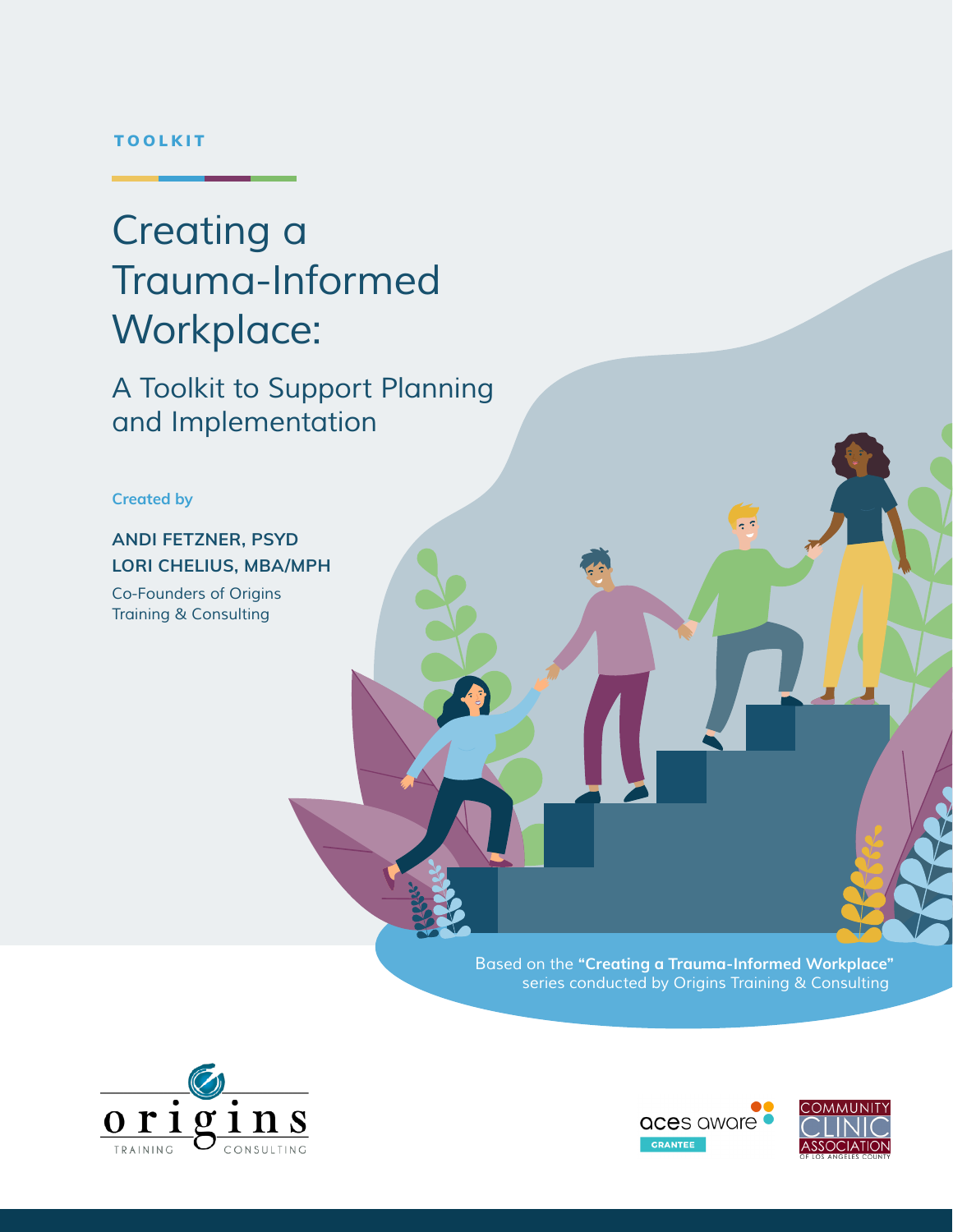#### **OVERVIEW**

**So, you've heard about ACEs and toxic stress, and you're ready to put the concepts into action? Use this toolkit as a resource.** 



*Trauma-informed care (TIC) offers a way for organizations to understand the impact of toxic stress and building resilience on both patients and staff, then leverage that understanding to improve organizational culture and practices. Within community health, TIC provides a critical foundation for integrating screening for Adverse Childhood Experiences (ACEs).*

### **Operationalizing the science of resilience is a process and builds off the following principles of trauma-informed care:**

|                | <b>Establish</b> the physical and emotional safety of patients and staff                                                                                    |  |
|----------------|-------------------------------------------------------------------------------------------------------------------------------------------------------------|--|
| 2 <sub>o</sub> | <b>Build</b> trust between providers and patients                                                                                                           |  |
| 3.             | Recognize the signs and symptoms of trauma exposure on physical and mental health                                                                           |  |
| 4.             | Promote patient-centered, evidence-based care                                                                                                               |  |
| 5.             | <b>Ensure</b> provider and patient collaboration by bringing patients into the treatment<br>process and discussing mutually agreed upon goals for treatment |  |
| 6.             | <b>Provide</b> care that is sensitive to the patient's racial, ethnic, and cultural background,<br>and gender identity                                      |  |

#### **A trauma-informed approach in action**

*This toolkit offers a structure to support you and your team as you build a trauma-informed and resilience-building culture within your organization. It introduces each topic, then shares activities and discussion prompts to help you and your team explore, integrate, and apply this approach.*

**Remember:** *Integrating a trauma-informed approach is not a checklist. It's an ongoing process of culture change that can be messy, non-linear, and lengthy. Each step in this toolkit represents one part of the process that will require time and patience, and may even need to be revisited in the future. Focus on the journey, not the destination.*

**For more information and guidance on trauma-informed care, visit originstraining.org.**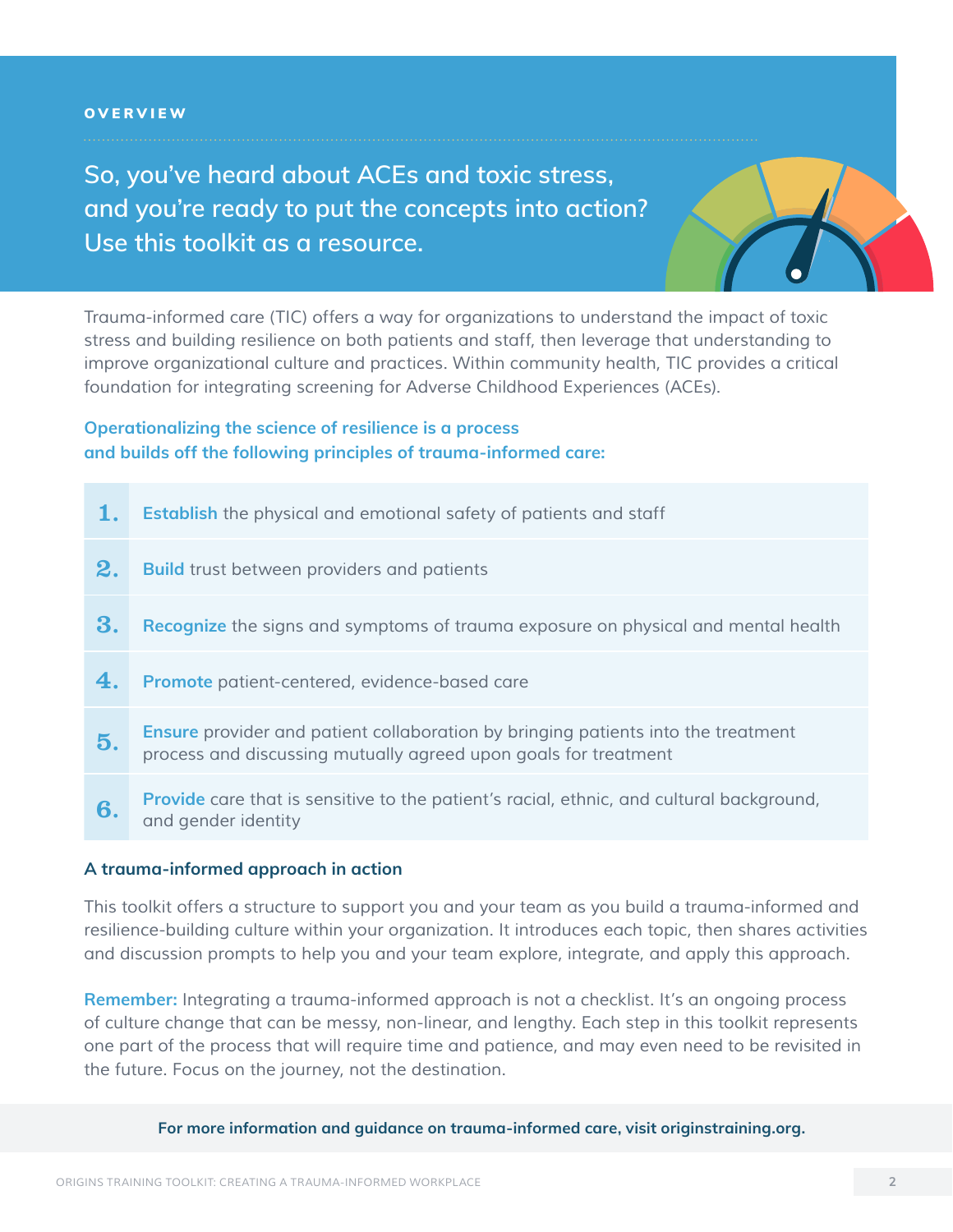### **BUILD AN ACTION TEAM**



The first step is to identify your action team, which will lead the resilience-building work within *your organization. Teamwork is critical for integrating this approach. Developing a team whose culture models the principles of a trauma-informed approach will support its integration within the clinic.* **You cannot do this alone.** 

As you gather your team, consider structural inequities and power dynamics that may influence *the makeup of who has a seat at the table, whose table it is, and who is setting the agenda.* 

*Include people from as many clinical and non-clinical roles as possible. Examples include medical assistants (from the front and back of the clinic), providers, case managers and/or behavioral health staff, senior leadership, facilities managers, and patients. It may also be appropriate to consider the role of community partners.*



#### ACTIVITIES AND QUESTIONS TO DISCUSS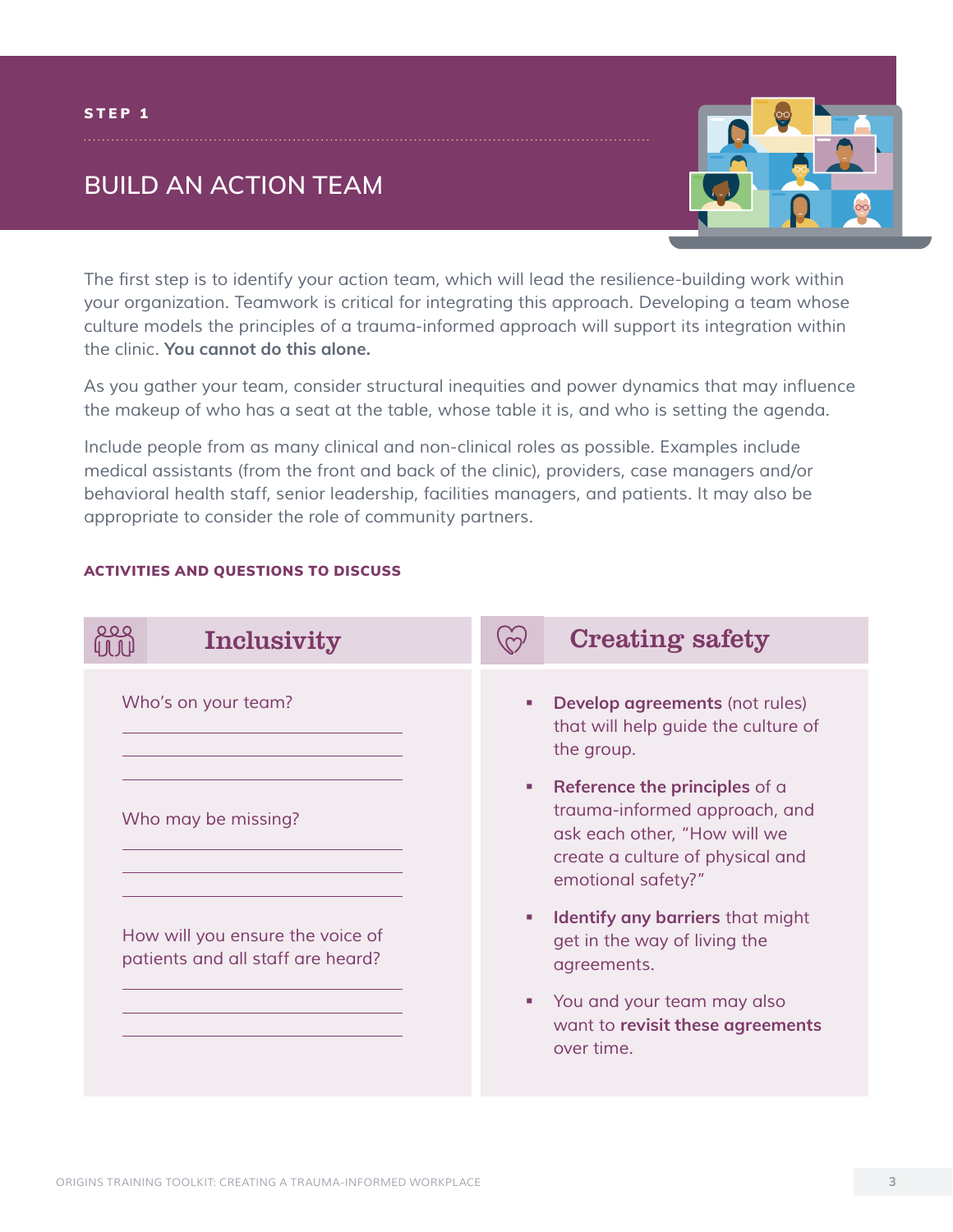## **BUILD AND COMMUNICATE YOUR VISION**

*The next step for your team is to explore what trauma-informed care looks like in your clinic for both patients and staff alike.*

*To help do this, you and your team will explore why you do what you do, your overall vision for integrating this approach into your setting, and how to communicate that vision across your organization.* 

**Remember: Sustainably developing a trauma-informed approach requires establishing a vision that reflects a culture of wellness for all. You can't pour from an empty cup.**

#### ACTIVITIES AND QUESTIONS TO DISCUSS



### Coming together

*To know where you're going, it's helpful to* **identify where you've been.** 

*To set this foundation, you and your teammates can each* **answer the question, "Why do I do what I do?"** *You might identify an experience from your personal, educational, or professional life.* 

**Revisit the agreements** *created during Step 1 to create a safe space for all to share.*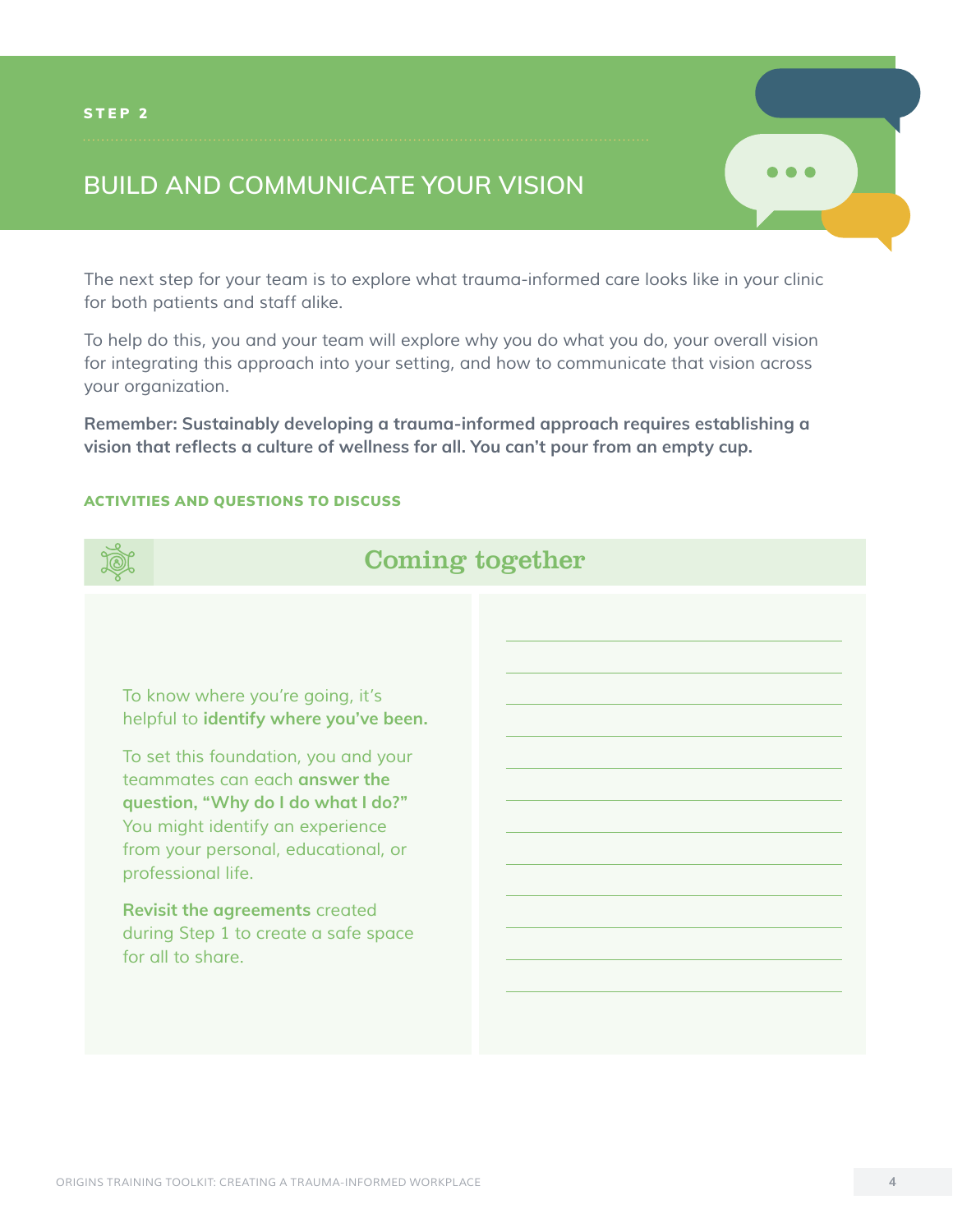#### STEP 2 | BUILD AND COMMUNICATE YOUR VISION



#### **TIC is most effective when it's implemented and supported by an engaged team.**

*Consider the needs of various key stakeholders as you develop and target*  your message to them. You may find it helpful to first identify roles (e.g., CMO, board members, MAs) and discuss their specific needs. Then, explore how a *trauma-informed approach will offer them solutions.*

#### *Identify the role of the person you are addressing:*

#### **NEED**

What is the specific issue that this *person/role is struggling with?*

#### **SOLUTION**

*How can a trauma-informed approach help resolve or improve the issue?*

#### **ENGAGE**

*Ask role to participate in the solution to the issue.*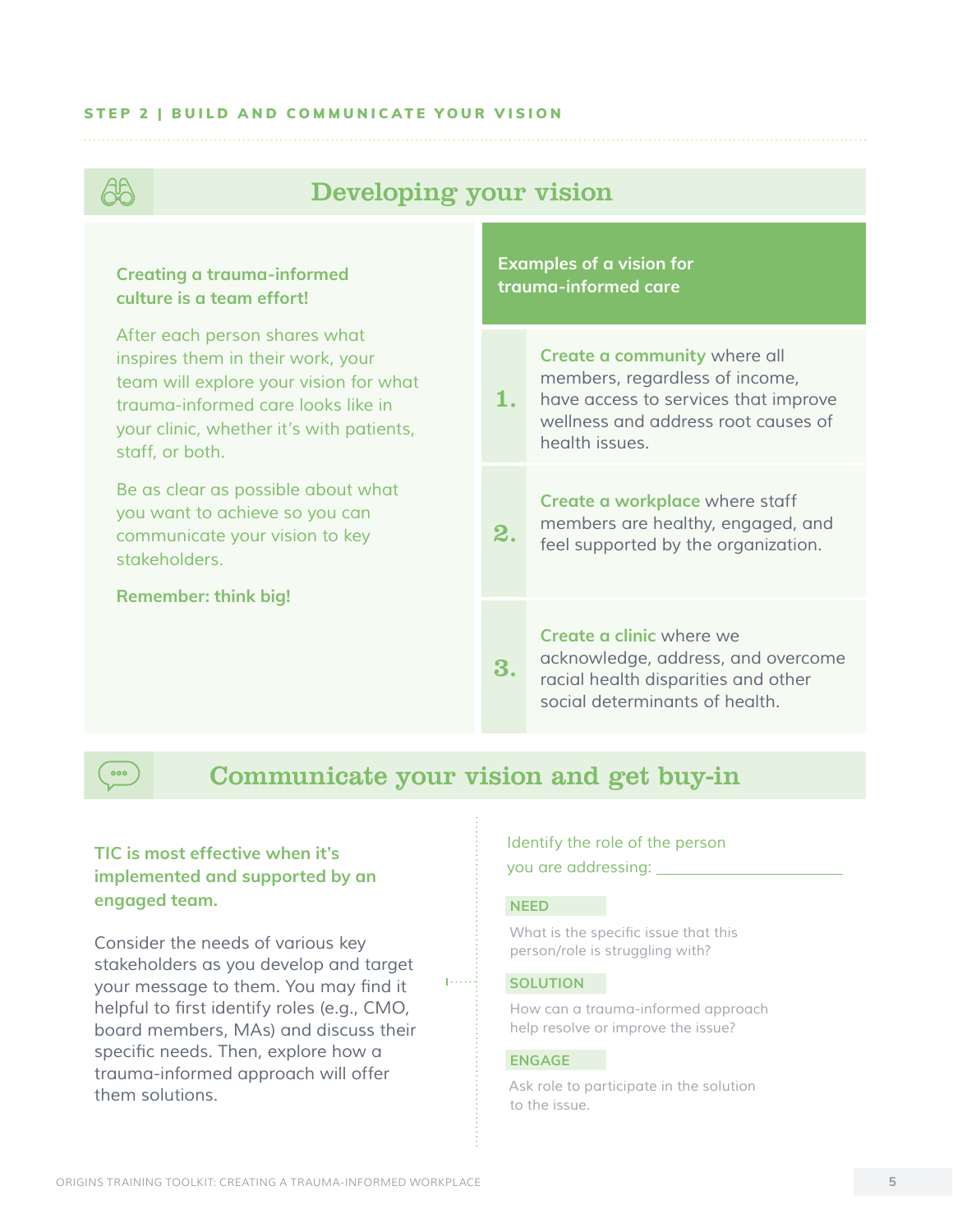### **DEVELOP YOUR CULTURE**

*Organizational culture develops over time. All organizations, communities, and families have*  a culture, whether it has been created intentionally or not. Changes in staffing, agency size, or *restructuring are a few factors that can impact culture.* 

*Part of being intentional is articulating a set of shared values, which will help guide your implementation. The culture you nurture is going to help sustain your resilience-building efforts.*  **Remember this saying: "The values we define affect the solutions we design."**

#### ACTIVITIES AND QUESTIONS TO DISCUSS



### Define your values

#### **Identify your organization's core values with your team.**

*As Brene Brown says, "A value is a way of being or believing that we hold as important... As leaders, we need to be clear about what we believe and hold important, and we need to ensure that our intentions, words, thoughts, and behaviors align with our values."* 

**Use the list** *(or a different list of your choice) to identify core values that are important to your team and that support your vision.*

*Abundance Acceptance Achievement Authenticity Balance Bravery Care for others Commitment Competence Contention Cooperation Courage Creativity Dependability Discipline Diversity Effectiveness Empathy Equality Excellence Fairness Faith Family Fitness Freedom Friendship Fun Generosity Gratitude Harmony Honesty Humor Innovation Joy Kindness Knowledge Love Loyalty Openness*

*Independence*

*Order Passion Peace Perseverance Quality Respect for others Responsibility Security Self Respect Self-Control Serenity Service to others Simplicity Spirituality Stability Success Teamwork Well-being Winning Wisdom*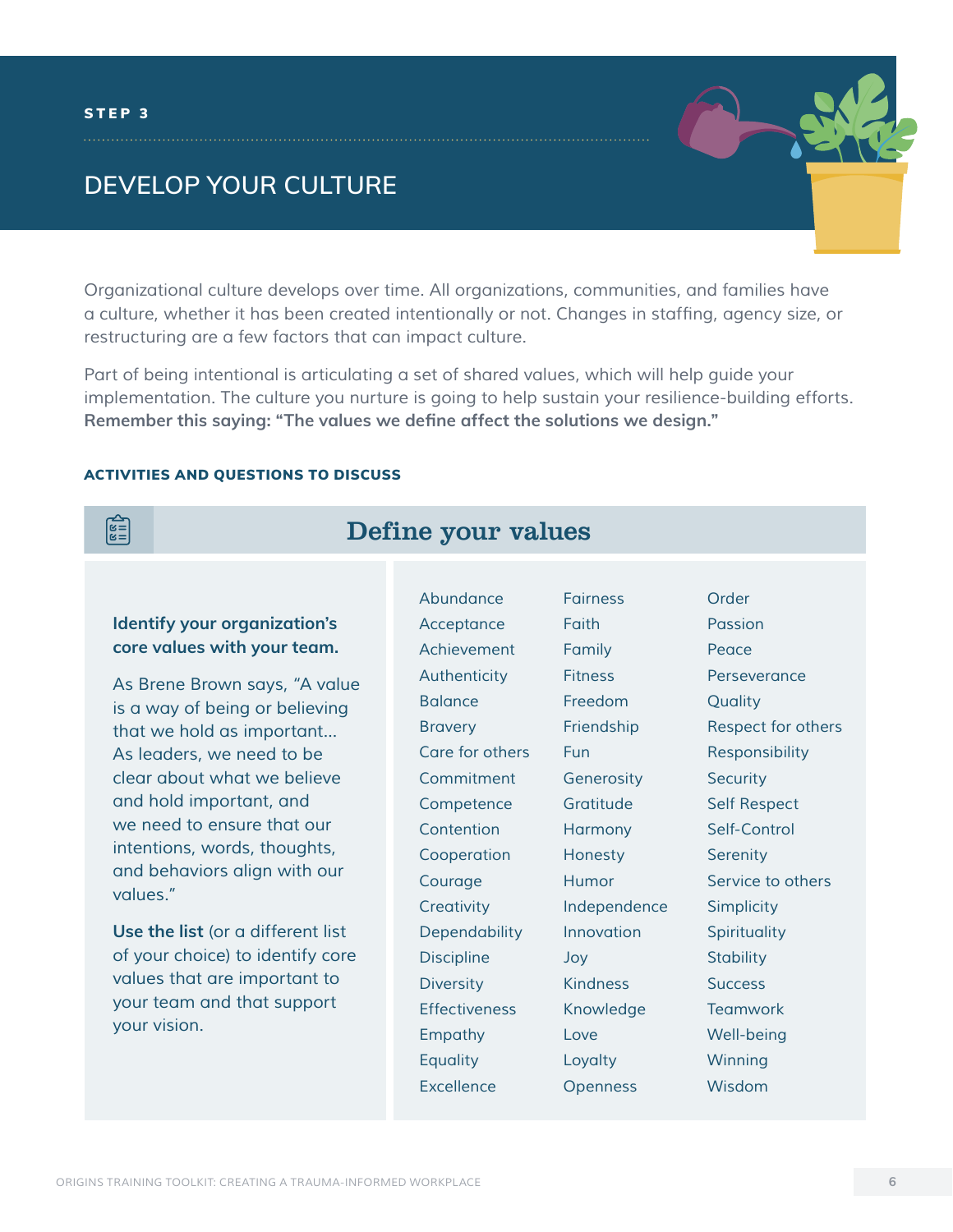#### STEP 3 | DEVELOP YOUR CULTURE



### Discuss how you live these values

*Once you and your team*  have identified your values, *explore how those values show up (or don't show up) in your setting.* 

**Remember: The creation of a safe environment is critical to these tough discussions.** 

*Encourage a variety of team members to share experiences and perspectives. Inquire about how the solutions your organization has found reveal your values.*

#### **Discuss:**

*How do our recruitment and hiring processes support (or not support) each value?* 

*What policies support (or don't support) each value?*

*What experiences have you had that do (or don't) support each value?*

### **Continue** to practice communicating your vision

*Practice leads to progress. Use the chart to consider the needs of various key stakeholders and tailor your message to them.* 

#### *Identify the role of the person you are addressing:* **Operations Manager**

#### **NEED**

*We all know that our organization has been struggling with high turnover in staff.*

#### **SOLUTION**

 $1.1.1.1$ 

*Staff are leaving because of compassion fatigue and burnout. A trauma-informed approach can help employees build skills to reduce compassion fatigue and burnout.*

#### **ENGAGE**

*As an operations manager, you can help reduce turnover by carving out time for staff training on practical resiliencebuilding skills (as part of trauma informed care).*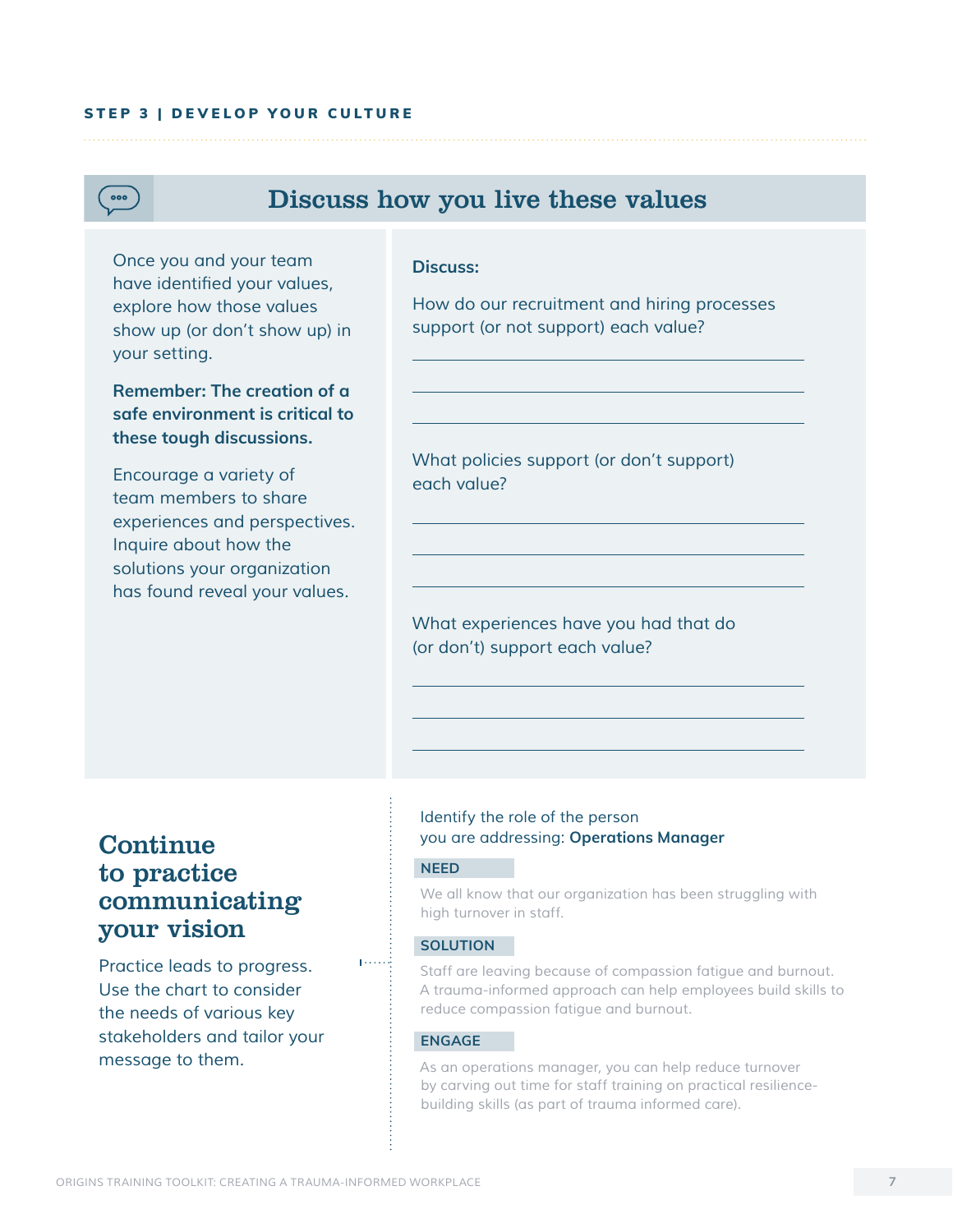## **ASSESS YOUR SETTING**



Each organization has a different starting point. You and your team will define a systematic *approach to gather information about strengths, assets, what's working well, and what could be done differently to best support staff and serve patients.* 

*The information you gather in the assessment will examine the different domains of your setting, such as leadership capacity, services, clients, policies and procedures, and physical environment.*  Once identified, the results will help guide the development of specific goals and activities.

#### **Five domains that are common across these tools:**

| 1. | Supporting staff development           |
|----|----------------------------------------|
| 2. | Creating a safe supportive environment |
| З. | Assessing and planning services        |
| 4. | Involving consumers                    |
| 5. | <b>Adapting policies</b>               |

#### **Assessment tool resources**

**Harris, M. and Fallot, R. (Eds.) (2001). Using Trauma Theory to Design Service Systems.** New Directions for Mental Health *Services. San Francisco: Jossey-Bass- Creating Cultures of Trauma-Informed Care (CCTIC): A Self-Assessment and Planning Protocol[.](https://traumainformedoregon.org/wp-content/uploads/2014/10/CCTIC-A-Self-Assessment-and-Planning-Protocol.pdf) [https://traumainformedoregon.org/wp-content/uploads/2014/10/](https://traumainformedoregon.org/wp-content/uploads/2014/10/CCTIC-A-Self-Assessment-and-Planning-Protocol.pdf) [CCTIC-A-Self-Assessment-and-Planning-Protocol.pdf](https://traumainformedoregon.org/wp-content/uploads/2014/10/CCTIC-A-Self-Assessment-and-Planning-Protocol.pdf)*

**The Agency Self-Assessment for Trauma-Informed Care.**  *[http://www.traumainformedcareproject.org/resources/Trauam%20](http://www.traumainformedcareproject.org/resources/Trauam%20Informed%20Organizational%20Survey_9_13.pdf
) [Informed%20Organizational%20Survey\\_9\\_13.pdf](http://www.traumainformedcareproject.org/resources/Trauam%20Informed%20Organizational%20Survey_9_13.pdf
)*

**ARTIC. Attitudes Related to Trauma-Informed Care Scale.**  *[https://traumaticstressinstitute.org/the-artic-scale](https://traumaticstressinstitute.org/the-artic-scale/)*

**Professional Quality of Life Scale.** *[https://proqol.org](https://proqol.org/)*

**Trauma Informed System Change Instrument.** 

*[https://traumainformedoregon.org/wp-content/uploads/2014/10/](https://traumainformedoregon.org/wp-content/uploads/2014/10/Trauma-Informed-System-Change-Instrument-Organizational-Change-Self-Evaluation.pdf) [Trauma-Informed-System-Change-Instrument-Organizational-](https://traumainformedoregon.org/wp-content/uploads/2014/10/Trauma-Informed-System-Change-Instrument-Organizational-Change-Self-Evaluation.pdf)[Change-Self-Evaluation.pdf](https://traumainformedoregon.org/wp-content/uploads/2014/10/Trauma-Informed-System-Change-Instrument-Organizational-Change-Self-Evaluation.pdf)*

**National Child Traumatic StressNetwork (NCTSN). Trauma Informed Organizational Assessment Information Packet.** *[https://www.nctsn.org/resources/trauma-informed-organizational](https://www.nctsn.org/resources/trauma-informed-organizational-assessment-information-packet)[assessment-information-packet](https://www.nctsn.org/resources/trauma-informed-organizational-assessment-information-packet)*

**Becoming Trauma-Informed and Screening for ACEs - Montefiore.**  *[https://www.careinnovations.org/resources/webinar-becoming](https://www.careinnovations.org/resources/webinar-becoming-trauma-informed-screening-aces-montefiore/)*[trauma-informed-screening-aces-montefiore/](https://www.careinnovations.org/resources/webinar-becoming-trauma-informed-screening-aces-montefiore/)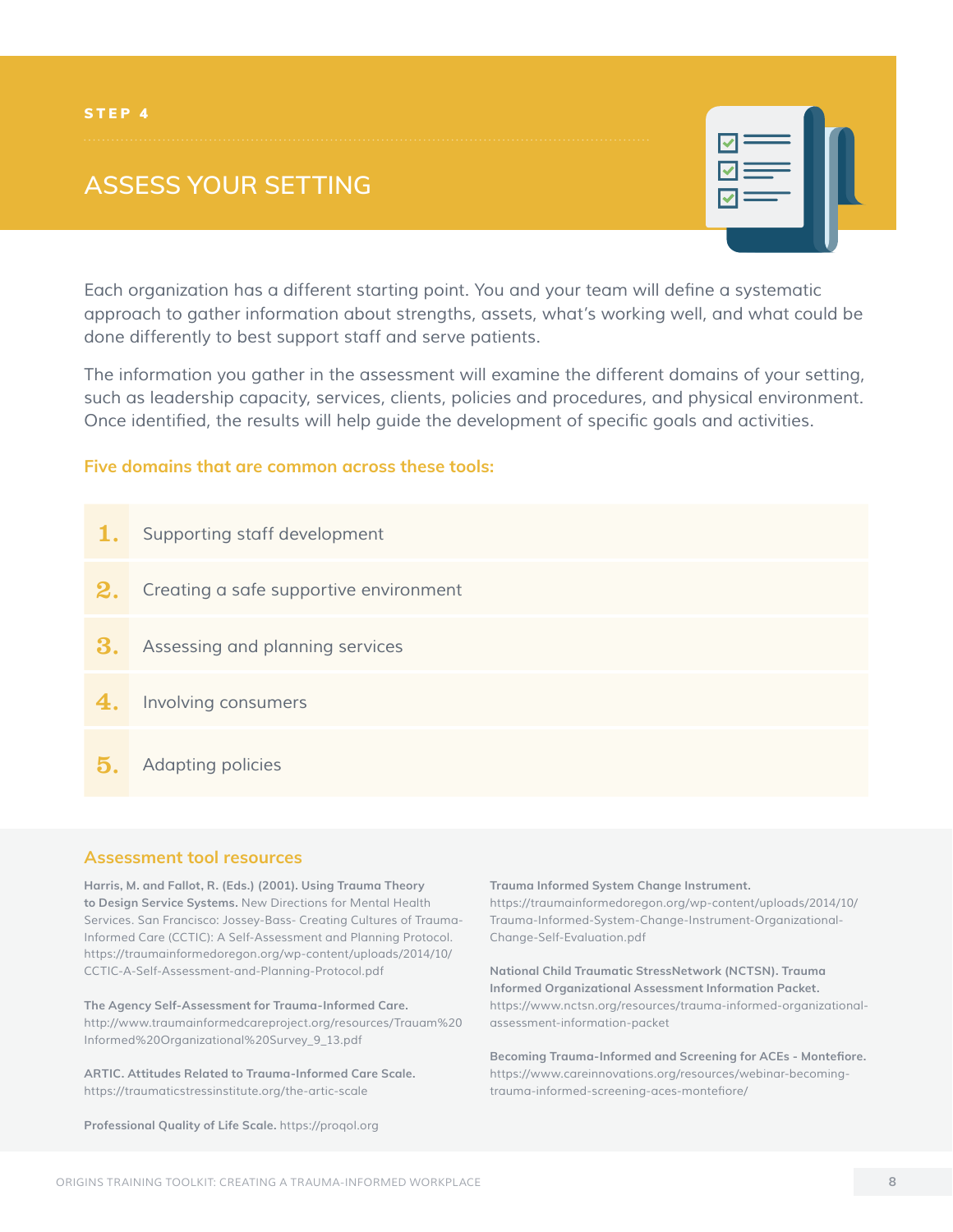#### STEP 4 | ASSESS YOUR SETTING

#### ACTIVITIES AND QUESTIONS TO DISCUSS

Administering tools *What tool will we choose, an existing one or one that's created by our team? How will we administer a tool: electronically, on paper, or in person? When will we administer a tool: during team meetings, on our own time, or during one-on-*

*How will we analyze the information collected?*

*one conversations with other stakeholders?*



### Tips to keep in mind

- *Redesigning systems and structures will require you to consider the values of diversity, equity, and inclusion in ALL of these domains.*
- *The assessment process is as important as the results. Taking a trauma-informed approach means considering how you will integrate your values, and potentially the principles of this work, into your process.*
- *Consider initiatives that your clinic may already have in place through Quality Improvement, Human Resources, or others. Utilizing systems that already exist helps integrate this approach so it doesn't feel like one more thing to track.*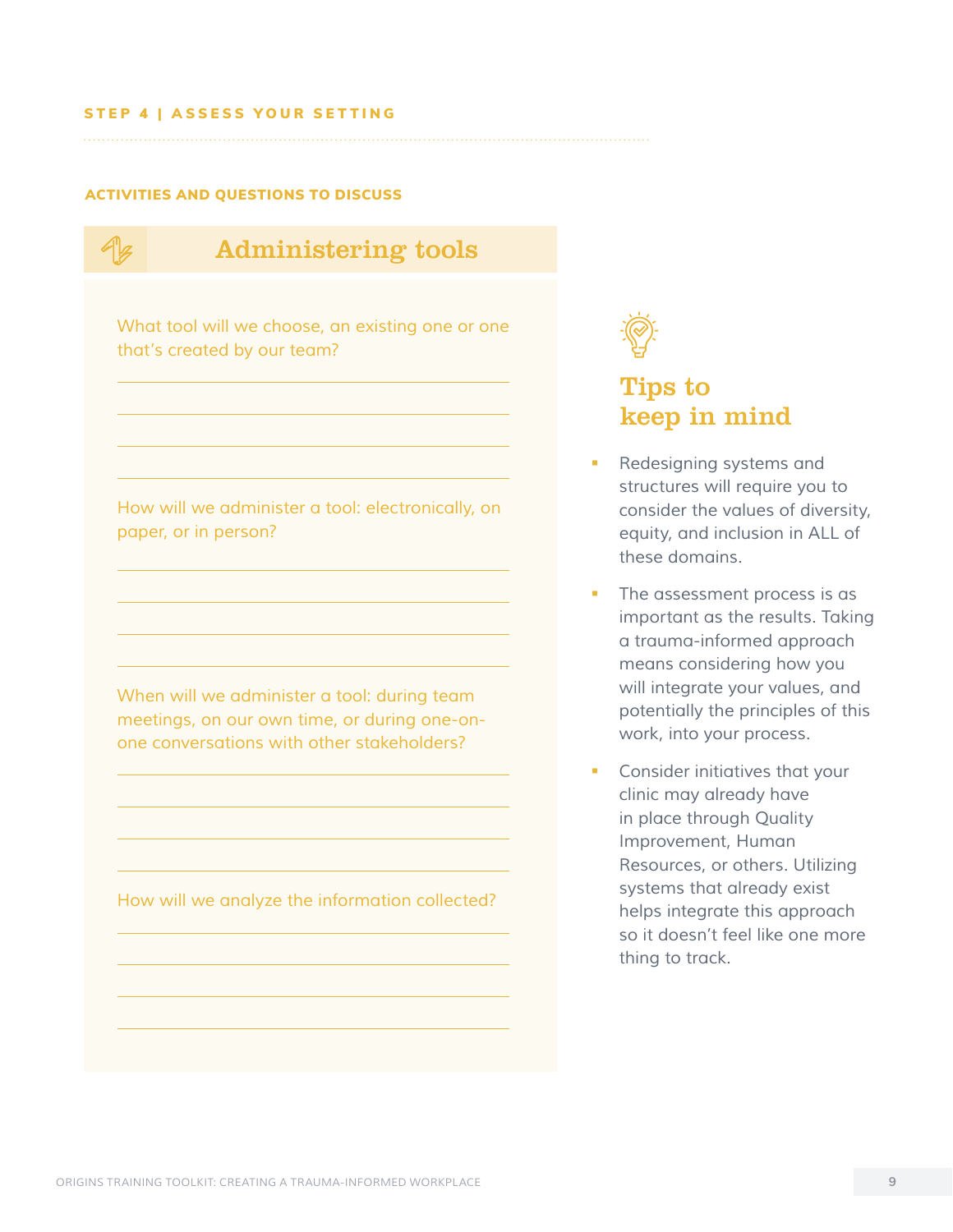### **CREATE AN ACTION PLAN**

Use the findings from the assessment completed in Step 4 to define concrete goals for *integrating a trauma-informed approach into your setting. Using tools rooted in strategic planning, your team will then translate those goals into a concrete action plan by brainstorming and prioritizing potential solutions.*

#### ACTIVITIES AND QUESTIONS TO DISCUSS

*Work through the following questions either individually or as part of your Resilience Champion team. Use the worksheets provided as a tool to support the activity.*

| Define goals                                                                                                                                                                                                                                                                      | <b>Brainstorm activities</b>                                                                                                                                                                                                                                                                                                                                                                                                                                                                                                                                          |
|-----------------------------------------------------------------------------------------------------------------------------------------------------------------------------------------------------------------------------------------------------------------------------------|-----------------------------------------------------------------------------------------------------------------------------------------------------------------------------------------------------------------------------------------------------------------------------------------------------------------------------------------------------------------------------------------------------------------------------------------------------------------------------------------------------------------------------------------------------------------------|
| Your goals describe specific<br>objectives that you would like to<br>accomplish.<br>They translate your overall vision into<br>concrete next steps that will help<br>achieve that vision. Some of the goals<br>will be short term, and some will<br>require more time to execute. | <b>Taking steps to meet your goals</b><br>will include activities.<br>These smaller tasks will result from<br>a larger brainstorming list. (Keep<br>that longer list handy. You may want<br>to come back to those ideas in the<br>future!)<br>For each goal, brainstorm potential<br>activities that could help achieve the<br>goal.<br>In addition to thinking about<br>activities you may want to START,<br>consider activities you want to<br><b>CONTINUE or STOP.</b><br>For those activities you want to<br>CONTINUE, are there any changes<br>you need to make? |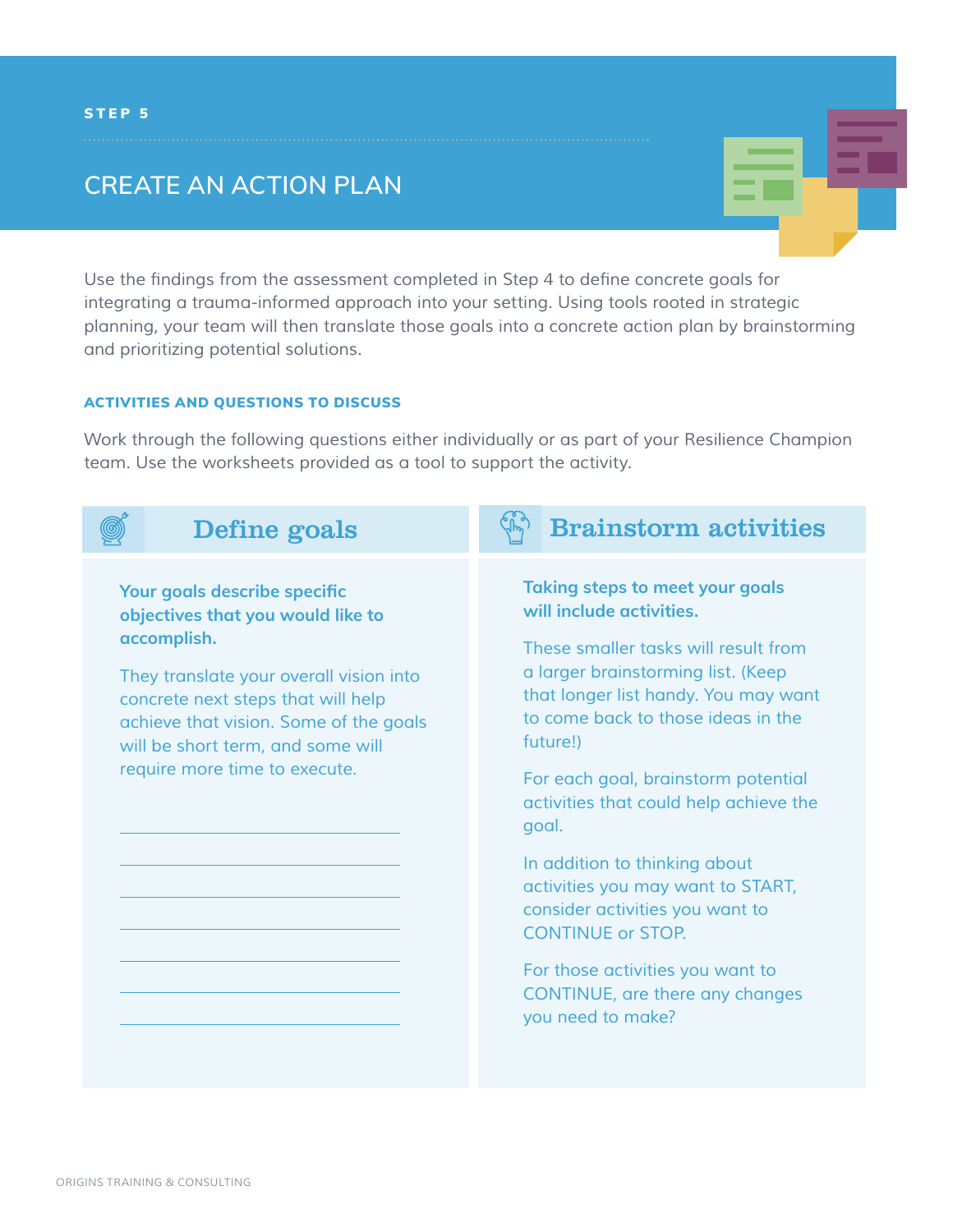#### STEP 5 | CREATE AN ACTION PLAN

**From your initial brainstorming list, choose 1-3 specific activities that you would like to focus on for now***.* 

Refine your list Solution to the Section of the Refine your action team

> *How will your team work together to implement these activities?*

*For each goal, what are the 1-3 activities you will focus on to help you achieve it? Are any of these activities things you are already doing (or things you plan to stop?)*

*Remember: These could be new activities you would like to START, existing efforts that you would like to CONTINUE, or activities you would like to STOP.*

*How will your action team help you implement these activities?*

**Be specific.** Think about the findings from your assessment. What is the specific area you would like to improve?



 **Measure success.** Measurement can be tricky when integrating a *resilience-building approach. How will you know if you're making progress toward your goals? What will success look like?*



- **Remember this is a team approach.** *Think about your allies for this work: people both within and outside of your setting who can help. You cannot do this alone. A strong team is essential to prioritize and problem-solve.*
- **Make sure your goals are realistic and timely.** *Think about your setting*  and your sphere of influence within that setting, and create goals that are *achievable. Early success with smaller goals will more likely lead to buy-in from others than grand plans that sound great but don't go anywhere.*
- **Remember the mantra:** *Keep it simple!*